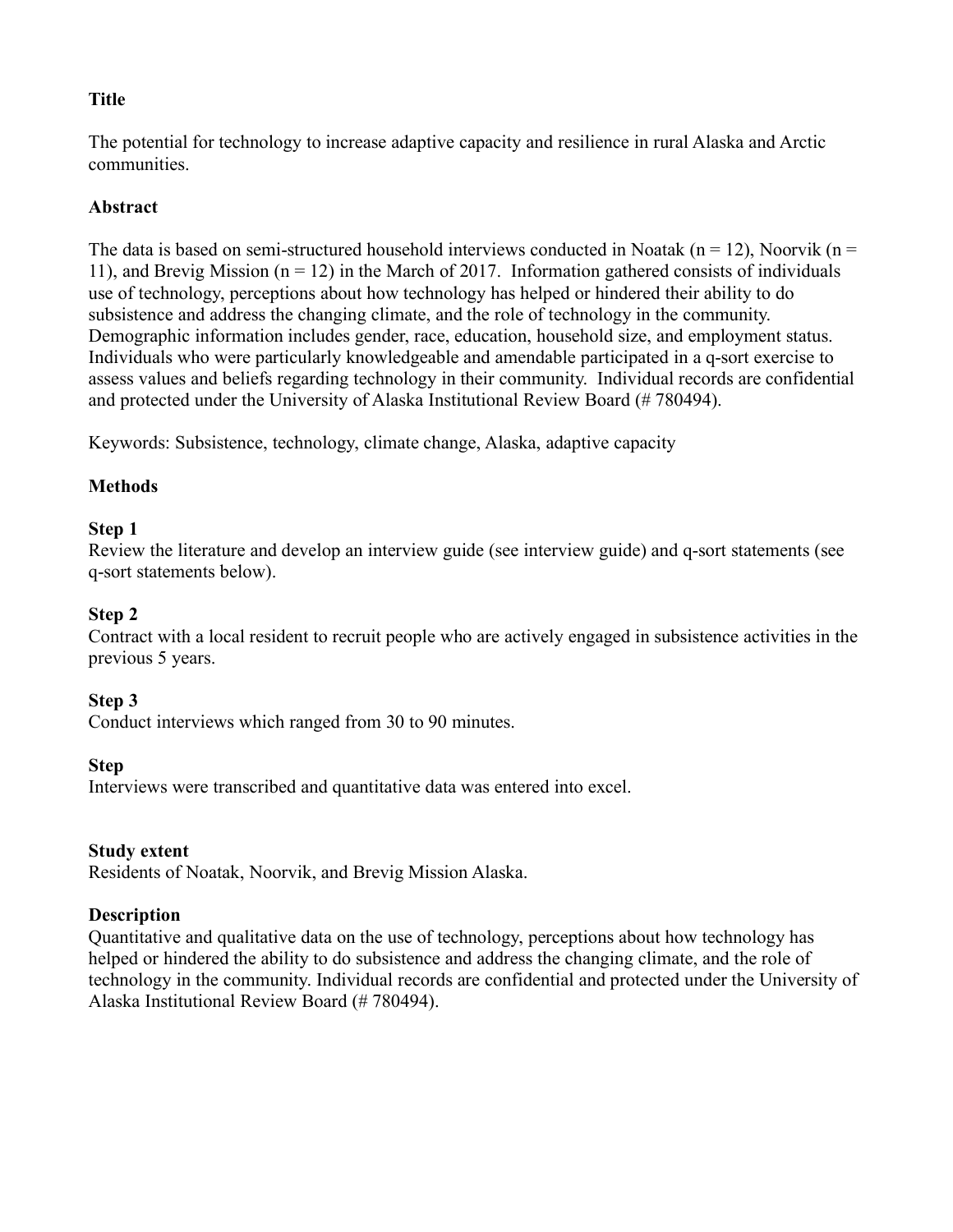# **Interview guide:**

We are interviewing you because you hunted, fished or gathered subsistence foods in 2016. The goal of this interview is to:

- Understand how you use technology such as GPS, snowmachines, phone apps to do subsistence activities.
- Learn about how your use of technology has changed in the last 10 years for subsistence and the influence of fuel prices.
- Whether technology can help with issues you or your community face such as climate change, especial while doing subsistence activities.
- Document ownership and sharing of technology
- Get a broader picture of the impact of technology for the broader community
	- o Community issues and the role technology plays
	- o Positive and negative influence of technology on the community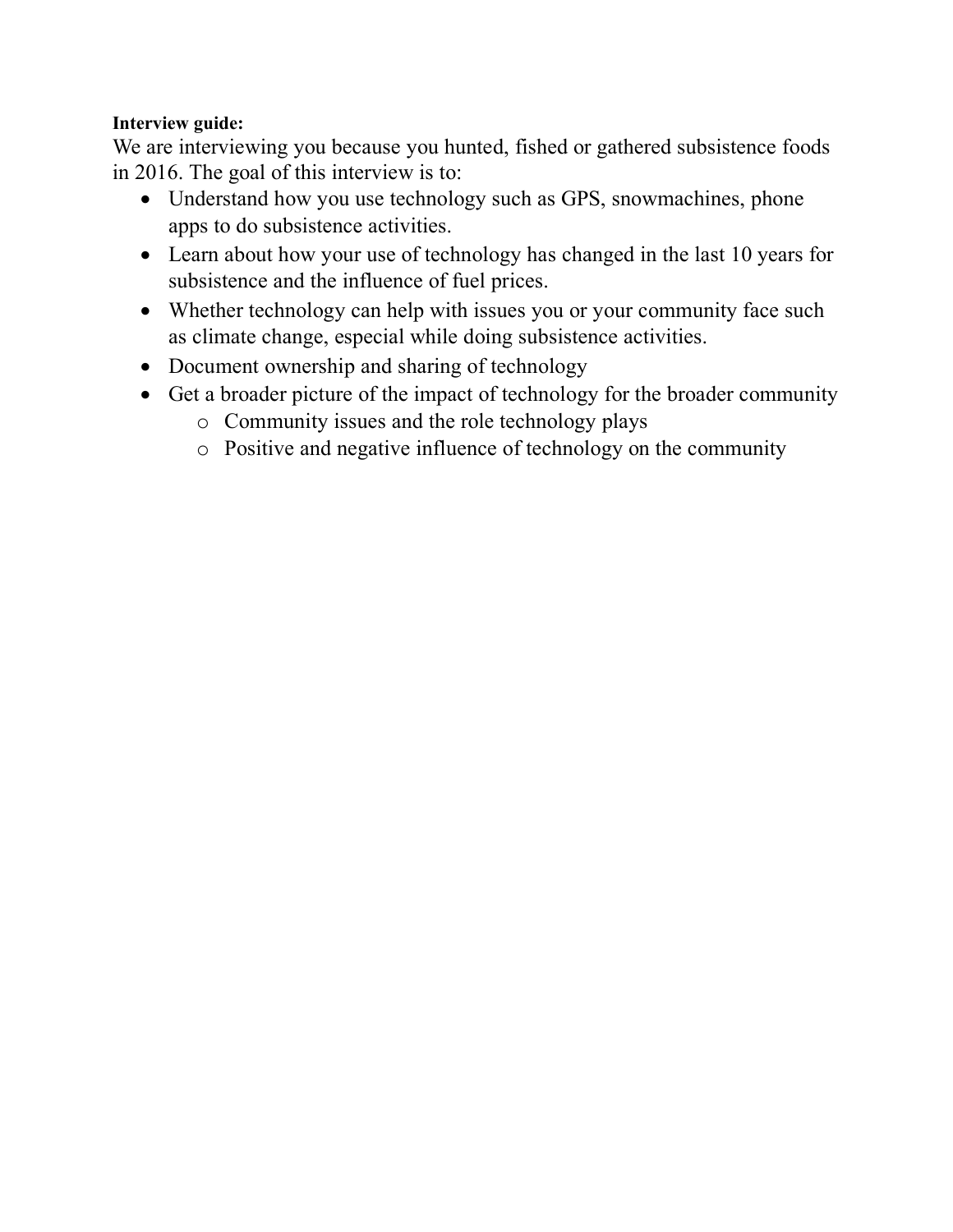1) I am going to go through some technologies and ask you if you own any and use them for subsistence. If you do own, did you lend it out and if you do not own, did you borrow? Finally what year did you start using the technology.

| <b>Technology</b>         | How<br>many<br>own<br>(# ) | Used for | subsistence? | someone<br>(# of times)? |       | Did you lend to<br>outside your HH |    |   | Did you borrow<br>for subsistence<br>$#$ of times $)?$ | What year<br>did you<br>start using<br>the tech.? |
|---------------------------|----------------------------|----------|--------------|--------------------------|-------|------------------------------------|----|---|--------------------------------------------------------|---------------------------------------------------|
| Jet boat                  |                            | Y        | $\mathsf{N}$ | Y                        |       | N#                                 | Y  |   | $N$ #                                                  |                                                   |
|                           |                            | Υ        | N            | Υ                        |       |                                    | Υ  |   |                                                        |                                                   |
| Prop boat                 |                            |          |              |                          | $N$ # |                                    |    | N | #                                                      |                                                   |
| Snowmachine               |                            | Υ        | N            | Υ                        | $N$ # |                                    | Υ  | N | #                                                      |                                                   |
|                           |                            |          |              |                          |       |                                    |    |   |                                                        |                                                   |
| <b>ATV</b>                |                            | Υ        | N            | Υ                        | N.    | #                                  | Υ  | N | #                                                      |                                                   |
|                           |                            |          |              |                          |       |                                    |    |   |                                                        |                                                   |
| Car or Truck              |                            | Υ        | $\mathsf{N}$ | Υ                        |       | $N$ #                              | Υ  |   | $N$ #                                                  |                                                   |
| Airplane                  |                            | Υ        | N            | Υ                        |       | $N$ #                              | Υ  | N | #                                                      |                                                   |
|                           |                            |          |              |                          |       |                                    |    |   |                                                        |                                                   |
| Dogsled                   |                            | Υ        | N            | Υ                        |       | N $#$                              | Υ  |   | N $#$                                                  |                                                   |
|                           |                            |          |              |                          |       |                                    |    |   |                                                        |                                                   |
| <b>GPS</b>                |                            | Υ        | N            | Υ                        |       | $N$ #                              | Υ  |   | $N$ #                                                  |                                                   |
|                           |                            |          |              |                          |       |                                    |    |   |                                                        |                                                   |
| Cell phone                |                            | Υ        | N            | Υ                        | N $#$ |                                    | Υ  |   | N $#$                                                  |                                                   |
| Computer (prog./internet) |                            | Y        | N            | Υ                        | $N$ # |                                    | Υ  | N | #                                                      |                                                   |
|                           |                            |          |              |                          |       |                                    |    |   |                                                        |                                                   |
| Electronic range finder   |                            | Υ        | N            | Υ                        | N $#$ |                                    | Υ  | N | #                                                      |                                                   |
|                           |                            |          |              |                          |       |                                    |    |   |                                                        |                                                   |
| Chainsaw                  |                            | Υ        | N            | Υ                        | N.    | #                                  | Υ  | N | #                                                      |                                                   |
|                           |                            | Υ        | N            | Υ                        | $N$ # |                                    | Υ  |   | N $#$                                                  |                                                   |
| Ice auger                 |                            |          |              |                          |       |                                    |    |   |                                                        |                                                   |
| Electric smoker           |                            | Y.       | N            | Y.                       | N#    |                                    | Y. |   | N#                                                     |                                                   |
|                           |                            |          |              |                          |       |                                    |    |   |                                                        |                                                   |
| Generator(s) in camp      |                            | Υ        | ${\sf N}$    | Υ                        |       | $N$ #                              | Υ  |   | $N$ #                                                  |                                                   |
|                           |                            |          |              |                          |       |                                    |    |   |                                                        |                                                   |
| Satellite phone           |                            | Υ        | $\mathsf{N}$ | Υ                        | $N$ # |                                    | Υ  |   | $N$ #                                                  |                                                   |
|                           |                            |          |              |                          |       |                                    |    |   |                                                        |                                                   |
| SPOT (Personal Locator)   |                            | Υ        | ${\sf N}$    | Υ                        | $N$ # |                                    | Υ  |   | $N$ #                                                  |                                                   |
| inReach                   |                            | Υ        | ${\sf N}$    | Υ                        | $N$ # |                                    | Υ  |   | $N$ #                                                  |                                                   |
|                           |                            |          |              |                          |       |                                    |    |   |                                                        |                                                   |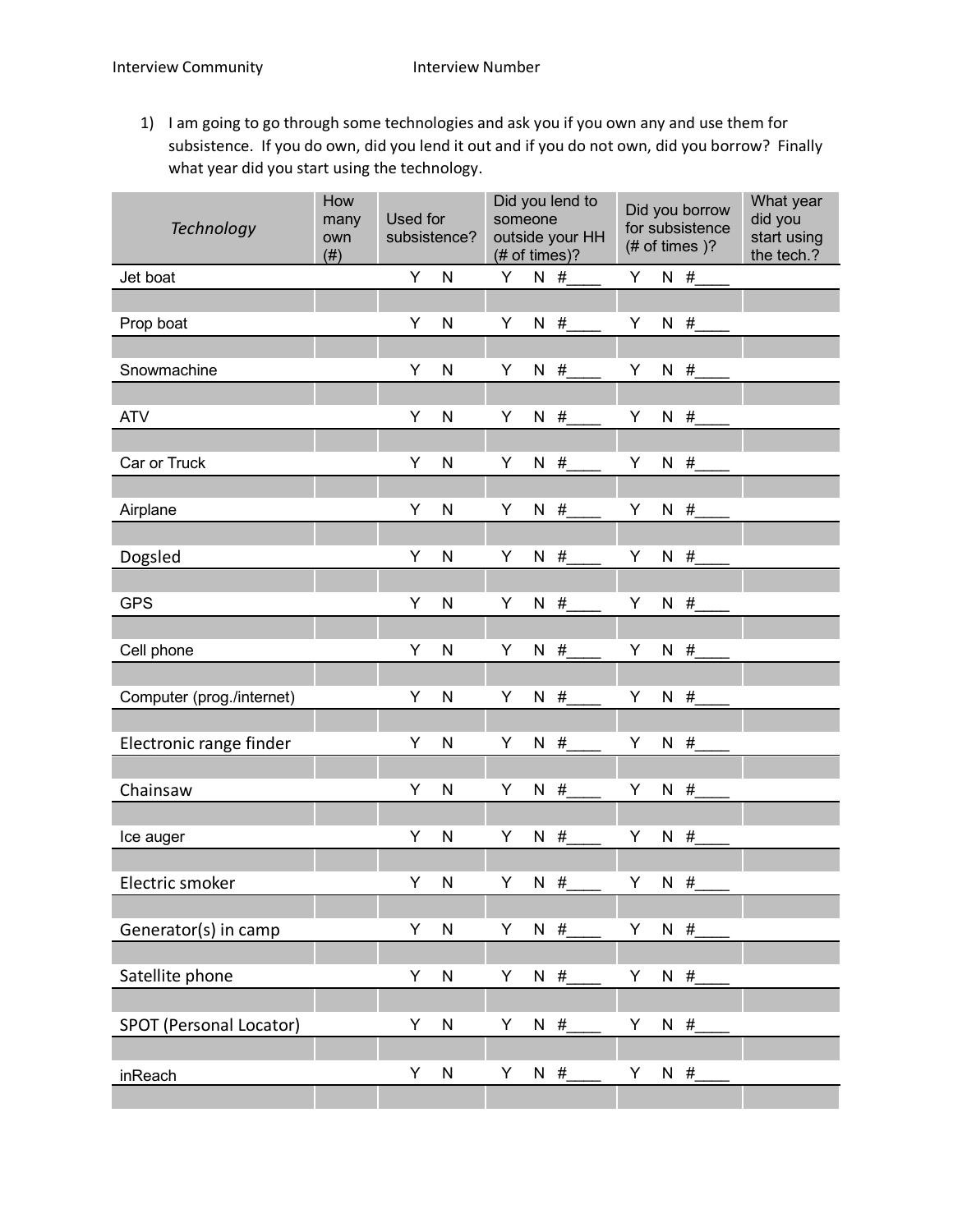| <b>Technology</b> | How<br>many<br>own<br>(# ) | Used for | subsistence? |   | Did you lend to<br>someone<br>outside your HH<br>$#$ of times)? |   | Did you borrow<br>for subsistence<br>$#$ of times $)?$ | What year<br>did you<br>start using<br>the tech.? |
|-------------------|----------------------------|----------|--------------|---|-----------------------------------------------------------------|---|--------------------------------------------------------|---------------------------------------------------|
| iPad/tablet       |                            | Y        | N            | Υ | N#                                                              | Y | N#                                                     |                                                   |
|                   |                            |          |              |   |                                                                 |   |                                                        |                                                   |
| Solar chargers    |                            | Y        | N            | Υ | N#                                                              | Y | N#                                                     |                                                   |
|                   |                            |          |              |   |                                                                 |   |                                                        |                                                   |
| Spotting scope    |                            | Y        | N            | Y | N#                                                              | Y | N#                                                     |                                                   |
|                   |                            |          |              |   |                                                                 |   |                                                        |                                                   |
| <b>VHF</b>        |                            | Y        | N            | Y | N#                                                              | Y | N#                                                     |                                                   |
|                   |                            |          |              |   |                                                                 |   |                                                        |                                                   |
| Game cameras      |                            | Y        | N            | Y | N<br>#                                                          | Y | #<br>N                                                 |                                                   |
|                   |                            |          |              |   |                                                                 |   |                                                        |                                                   |
| Depth finders     |                            | Y        | N            | Υ | N#                                                              | Y | N#                                                     |                                                   |
|                   |                            |          |              |   |                                                                 |   |                                                        |                                                   |
| Other?            |                            |          |              |   |                                                                 |   |                                                        |                                                   |
|                   |                            |          |              |   |                                                                 |   |                                                        |                                                   |

2) Are there any other technologies you use for subsistence I have not mentioned such as websites such as Facebook, phone apps like NOAA weather, google maps, backcountry navigator, etc.?

 $\_$  , and the contribution of the contribution of the contribution of the contribution of  $\mathcal{L}_\text{max}$  $\_$  , and the contribution of the contribution of the contribution of the contribution of  $\mathcal{L}_\text{max}$  $\_$  , and the contribution of the contribution of the contribution of the contribution of  $\mathcal{L}_\text{max}$  $\mathcal{L}_\mathcal{L} = \{ \mathcal{L}_\mathcal{L} = \{ \mathcal{L}_\mathcal{L} = \{ \mathcal{L}_\mathcal{L} = \{ \mathcal{L}_\mathcal{L} = \{ \mathcal{L}_\mathcal{L} = \{ \mathcal{L}_\mathcal{L} = \{ \mathcal{L}_\mathcal{L} = \{ \mathcal{L}_\mathcal{L} = \{ \mathcal{L}_\mathcal{L} = \{ \mathcal{L}_\mathcal{L} = \{ \mathcal{L}_\mathcal{L} = \{ \mathcal{L}_\mathcal{L} = \{ \mathcal{L}_\mathcal{L} = \{ \mathcal{L}_\mathcal{$ 

3) Are there any technologies that you don't have now, but would like to own that would help you get subsistence resources?

 $\_$  , and the contribution of the contribution of the contribution of the contribution of  $\mathcal{L}_\text{max}$  $\mathcal{L}_\mathcal{L} = \{ \mathcal{L}_\mathcal{L} = \{ \mathcal{L}_\mathcal{L} = \{ \mathcal{L}_\mathcal{L} = \{ \mathcal{L}_\mathcal{L} = \{ \mathcal{L}_\mathcal{L} = \{ \mathcal{L}_\mathcal{L} = \{ \mathcal{L}_\mathcal{L} = \{ \mathcal{L}_\mathcal{L} = \{ \mathcal{L}_\mathcal{L} = \{ \mathcal{L}_\mathcal{L} = \{ \mathcal{L}_\mathcal{L} = \{ \mathcal{L}_\mathcal{L} = \{ \mathcal{L}_\mathcal{L} = \{ \mathcal{L}_\mathcal{$  $\_$  , and the contribution of the contribution of the contribution of the contribution of  $\mathcal{L}_\text{max}$ 

| Do you typically have cell service in the areas you hunt or fish?<br>4)<br>Yes.                       | No. |
|-------------------------------------------------------------------------------------------------------|-----|
| If yes, what kind (circle all that apply) $4G = 3G$<br><b>LTE</b><br>Most<br>common?                  |     |
| Does cell coverage influence where you travel or go hunting, fishing, or camping?<br>5)<br>Why?<br>No | Yes |
|                                                                                                       |     |
|                                                                                                       |     |

 $\_$  , and the contribution of the contribution of the contribution of the contribution of  $\mathcal{L}_\text{max}$ 

 $\mathcal{L}_\text{max}$  , and the contribution of the contribution of the contribution of the contribution of the contribution of the contribution of the contribution of the contribution of the contribution of the contribution of t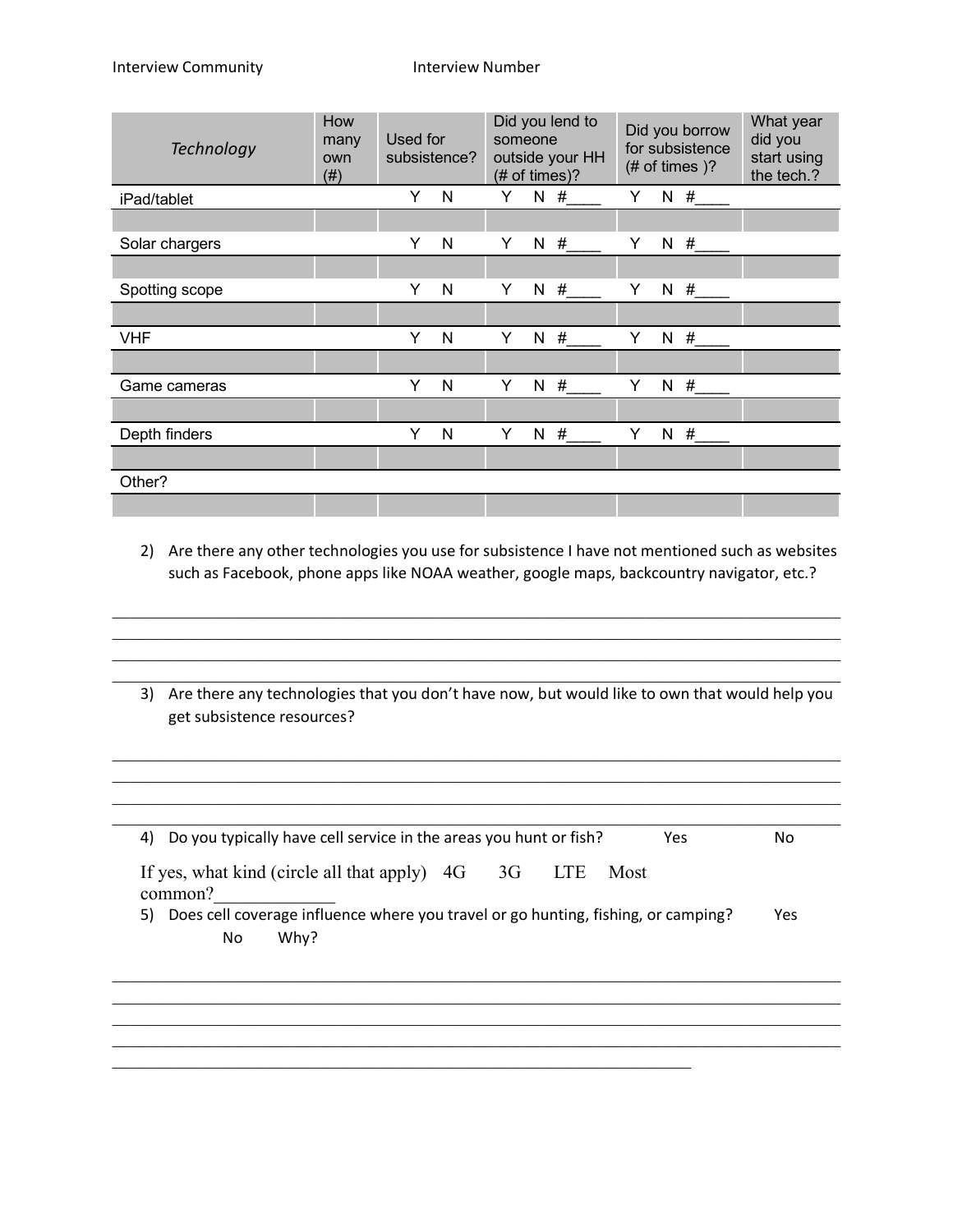$\overline{\phantom{a}}$ 

 $\overline{\phantom{a}}$ 

 $\overline{\phantom{a}}$ 

 $\overline{\phantom{a}}$ 

 $\overline{\phantom{a}}$ 

 $\frac{1}{2}$ 

6) In the last 10 years have you attempted to harvest….?

| Resource                                      | Attempt        | Harvest           |
|-----------------------------------------------|----------------|-------------------|
| Moose                                         | Υ<br>N         | Υ<br>${\sf N}$    |
|                                               |                |                   |
| Caribou                                       | Υ<br>N         | Υ<br>$\mathsf{N}$ |
|                                               |                |                   |
| Seal                                          | Υ<br>N         | Υ<br>${\sf N}$    |
|                                               |                |                   |
| Whale                                         | Υ<br>${\sf N}$ | ${\sf N}$<br>Υ    |
|                                               |                |                   |
| Non-salmon (i.e. Whitefish, Burbot, Sheefish) | Υ<br>N         | Υ<br>$\mathsf{N}$ |
| Salmon                                        | Υ<br>${\sf N}$ | Υ<br>$\mathsf{N}$ |
|                                               |                |                   |
| Furbearers                                    | Υ<br>N         | Y<br>${\sf N}$    |
|                                               |                |                   |
| Waterfowl                                     | Υ<br>N         | Υ<br>$\mathsf{N}$ |
|                                               |                |                   |
| <b>Bears</b>                                  | Υ<br>N         | Υ<br>$\mathsf{N}$ |
|                                               |                |                   |
| Wolves                                        | Υ<br>${\sf N}$ | Υ<br>${\sf N}$    |
|                                               |                |                   |
|                                               | Υ<br>N         | Υ<br>$\mathsf{N}$ |

7) In the last 10 years, how has technology changed the way you hunt the resources listed above?

 $\mathcal{L}_\mathcal{L} = \{ \mathcal{L}_\mathcal{L} = \{ \mathcal{L}_\mathcal{L} = \{ \mathcal{L}_\mathcal{L} = \{ \mathcal{L}_\mathcal{L} = \{ \mathcal{L}_\mathcal{L} = \{ \mathcal{L}_\mathcal{L} = \{ \mathcal{L}_\mathcal{L} = \{ \mathcal{L}_\mathcal{L} = \{ \mathcal{L}_\mathcal{L} = \{ \mathcal{L}_\mathcal{L} = \{ \mathcal{L}_\mathcal{L} = \{ \mathcal{L}_\mathcal{L} = \{ \mathcal{L}_\mathcal{L} = \{ \mathcal{L}_\mathcal{$ 

 $\_$  , and the contribution of the contribution of the contribution of the contribution of  $\mathcal{L}_\text{max}$ 

 $\_$  , and the contribution of the contribution of the contribution of the contribution of  $\mathcal{L}_\text{max}$ 

 $\mathcal{L}_\mathcal{L} = \{ \mathcal{L}_\mathcal{L} = \{ \mathcal{L}_\mathcal{L} = \{ \mathcal{L}_\mathcal{L} = \{ \mathcal{L}_\mathcal{L} = \{ \mathcal{L}_\mathcal{L} = \{ \mathcal{L}_\mathcal{L} = \{ \mathcal{L}_\mathcal{L} = \{ \mathcal{L}_\mathcal{L} = \{ \mathcal{L}_\mathcal{L} = \{ \mathcal{L}_\mathcal{L} = \{ \mathcal{L}_\mathcal{L} = \{ \mathcal{L}_\mathcal{L} = \{ \mathcal{L}_\mathcal{L} = \{ \mathcal{L}_\mathcal{$ 

 $\_$  , and the contribution of the contribution of the contribution of the contribution of  $\mathcal{L}_\text{max}$ 

 $\mathcal{L}_\mathcal{L} = \{ \mathcal{L}_\mathcal{L} = \{ \mathcal{L}_\mathcal{L} = \{ \mathcal{L}_\mathcal{L} = \{ \mathcal{L}_\mathcal{L} = \{ \mathcal{L}_\mathcal{L} = \{ \mathcal{L}_\mathcal{L} = \{ \mathcal{L}_\mathcal{L} = \{ \mathcal{L}_\mathcal{L} = \{ \mathcal{L}_\mathcal{L} = \{ \mathcal{L}_\mathcal{L} = \{ \mathcal{L}_\mathcal{L} = \{ \mathcal{L}_\mathcal{L} = \{ \mathcal{L}_\mathcal{L} = \{ \mathcal{L}_\mathcal{$ 

 $\_$  , and the contribution of the contribution of the contribution of the contribution of  $\mathcal{L}_\text{max}$ 

8) Is there a species in particular that technology has really helped to improve your ability to harvest? For example, Facebook helps us know when to go out and get caribou.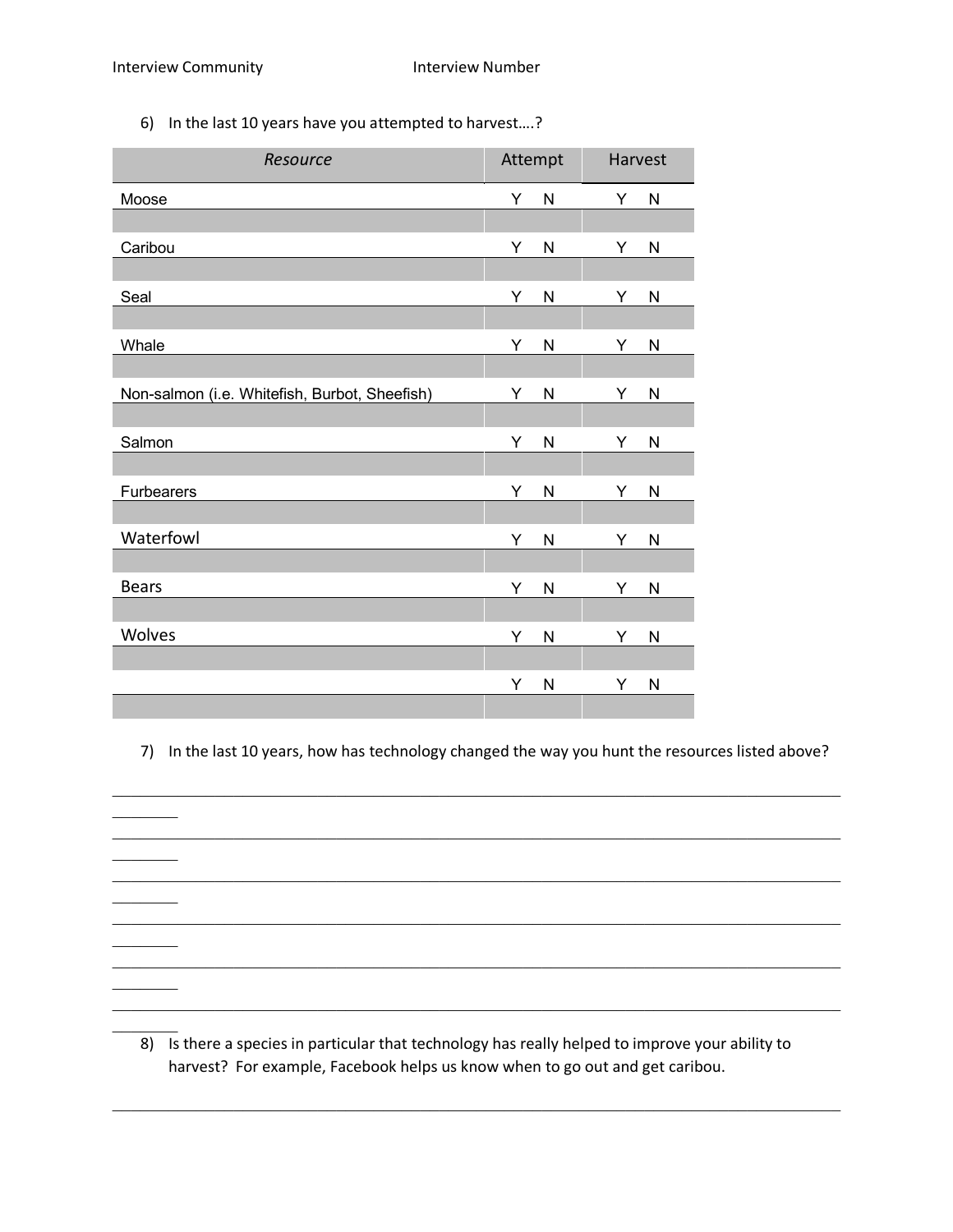$\_$  , and the contribution of the contribution of the contribution of the contribution of  $\mathcal{L}_\text{max}$  $\mathcal{L}_\mathcal{L} = \{ \mathcal{L}_\mathcal{L} = \{ \mathcal{L}_\mathcal{L} = \{ \mathcal{L}_\mathcal{L} = \{ \mathcal{L}_\mathcal{L} = \{ \mathcal{L}_\mathcal{L} = \{ \mathcal{L}_\mathcal{L} = \{ \mathcal{L}_\mathcal{L} = \{ \mathcal{L}_\mathcal{L} = \{ \mathcal{L}_\mathcal{L} = \{ \mathcal{L}_\mathcal{L} = \{ \mathcal{L}_\mathcal{L} = \{ \mathcal{L}_\mathcal{L} = \{ \mathcal{L}_\mathcal{L} = \{ \mathcal{L}_\mathcal{$  $\mathcal{L}_\mathcal{L} = \{ \mathcal{L}_\mathcal{L} = \{ \mathcal{L}_\mathcal{L} = \{ \mathcal{L}_\mathcal{L} = \{ \mathcal{L}_\mathcal{L} = \{ \mathcal{L}_\mathcal{L} = \{ \mathcal{L}_\mathcal{L} = \{ \mathcal{L}_\mathcal{L} = \{ \mathcal{L}_\mathcal{L} = \{ \mathcal{L}_\mathcal{L} = \{ \mathcal{L}_\mathcal{L} = \{ \mathcal{L}_\mathcal{L} = \{ \mathcal{L}_\mathcal{L} = \{ \mathcal{L}_\mathcal{L} = \{ \mathcal{L}_\mathcal{$  $\_$  , and the contribution of the contribution of the contribution of the contribution of  $\mathcal{L}_\text{max}$ 

| 9) In the last 10 years have you made any switches among technologies to get subsistence foods |
|------------------------------------------------------------------------------------------------|
| rather than upgrades to hunt? For example, running ATVs along rivers to hunt moose instead of  |
| boats to save gas or switching from a liquid cooled snowmachine to fan cooled.                 |

 $\_$  , and the contribution of the contribution of the contribution of the contribution of  $\mathcal{L}_\text{max}$  $\_$  , and the contribution of the contribution of the contribution of the contribution of  $\mathcal{L}_\text{max}$  $\_$  , and the contribution of the contribution of the contribution of the contribution of  $\mathcal{L}_\text{max}$  $\mathcal{L}_\mathcal{L} = \{ \mathcal{L}_\mathcal{L} = \{ \mathcal{L}_\mathcal{L} = \{ \mathcal{L}_\mathcal{L} = \{ \mathcal{L}_\mathcal{L} = \{ \mathcal{L}_\mathcal{L} = \{ \mathcal{L}_\mathcal{L} = \{ \mathcal{L}_\mathcal{L} = \{ \mathcal{L}_\mathcal{L} = \{ \mathcal{L}_\mathcal{L} = \{ \mathcal{L}_\mathcal{L} = \{ \mathcal{L}_\mathcal{L} = \{ \mathcal{L}_\mathcal{L} = \{ \mathcal{L}_\mathcal{L} = \{ \mathcal{L}_\mathcal{$  $\_$  , and the contribution of the contribution of the contribution of the contribution of  $\mathcal{L}_\text{max}$ 

10) Have you made any upgrades in the last 10 years to the technology you use to do subsistence? If so for what resource and why? What year did you make the upgrade?

 $\_$  , and the contribution of the contribution of the contribution of the contribution of  $\mathcal{L}_\text{max}$  $\_$  , and the contribution of the contribution of the contribution of the contribution of  $\mathcal{L}_\text{max}$ 

11) Are there any downside to using technology to do subsistence? For example does it make you more vulnerable to getting lost or I have to carry more batteries/weight?

 $\_$  , and the contribution of the contribution of the contribution of the contribution of  $\mathcal{L}_\text{max}$  $\_$  , and the contribution of the contribution of the contribution of the contribution of  $\mathcal{L}_\text{max}$  $\_$  , and the contribution of the contribution of the contribution of the contribution of  $\mathcal{L}_\text{max}$ 

Yes No Why or why not?

12) In the last 10 years, to what extent have fuel prices changed the distances you travel to hunt or fish?

Not at all Decrease Increase If decreased or increased, do you go… 25% more/less further 50% more/less further 75% more/less further Twice as far

13) In the last 10 years, what extent have fuel prices changed how often you hunt or fish?

Not at all Decrease Increase If decreased or increased, do you go… 25% more/less often 50% more/less often 75% more/less often Twice as much

14) Are you using technology to help deal with the following environmental changes….

| <b>Issues</b>                |   |
|------------------------------|---|
| Dangerous ice                | N |
|                              |   |
| Poor river/lake navigability | N |
|                              |   |
| Erosion                      | N |
|                              |   |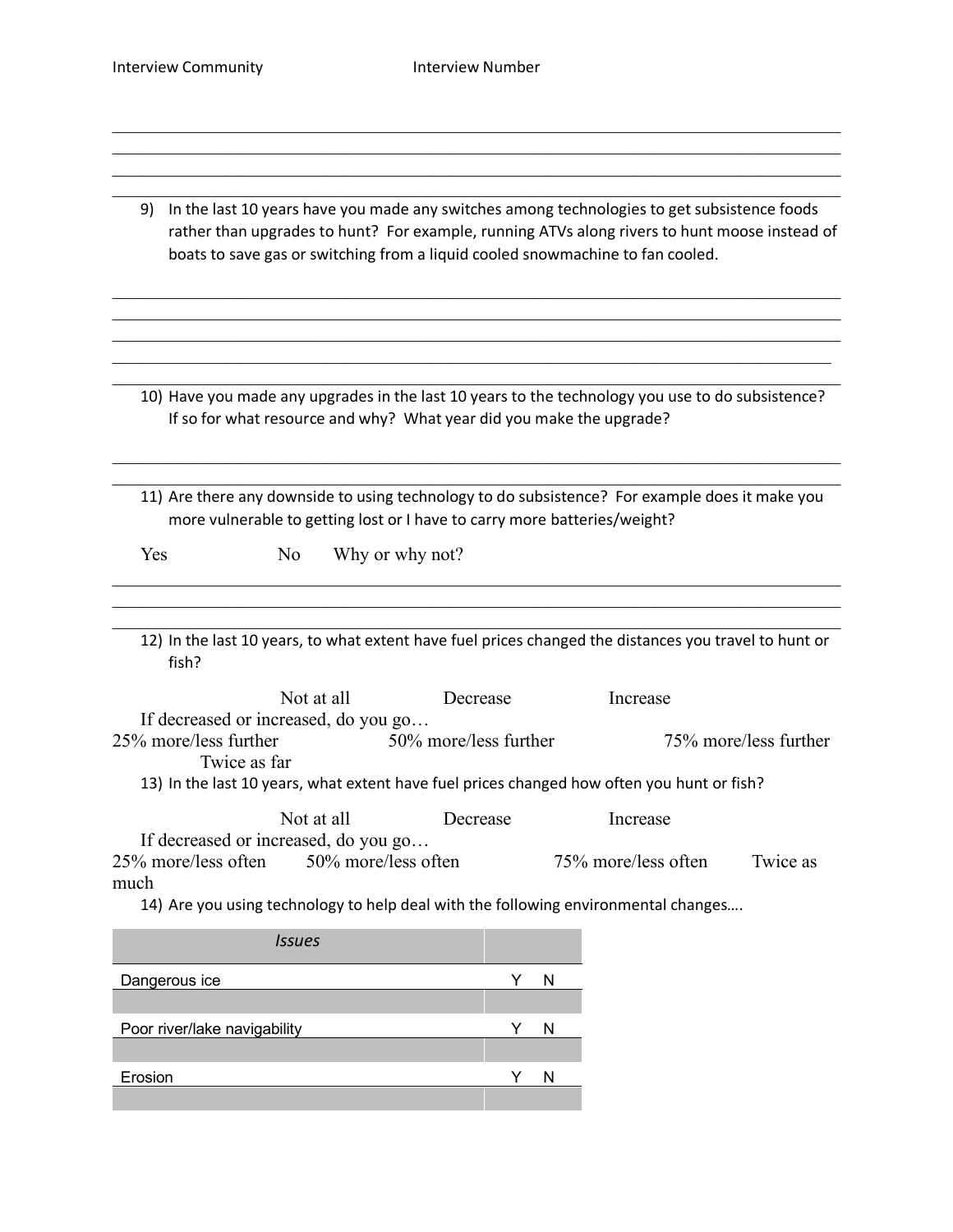| Extreme weather (i.e. storms) |  |
|-------------------------------|--|
|                               |  |
| Less snow                     |  |
|                               |  |
| More shrubs                   |  |
|                               |  |
|                               |  |

<u> 1989 - Johann Stoff, Amerikaansk politiker (</u>

Please explain how you are using technology to overcome these issues.

| 15) Do you think technology can help you overcome problems raised by climate change during |     |    |            |
|--------------------------------------------------------------------------------------------|-----|----|------------|
| hunting and fishing?                                                                       | Yes | N٥ | Don't know |

 $\_$  , and the contribution of the contribution of the contribution of the contribution of  $\mathcal{L}_\text{max}$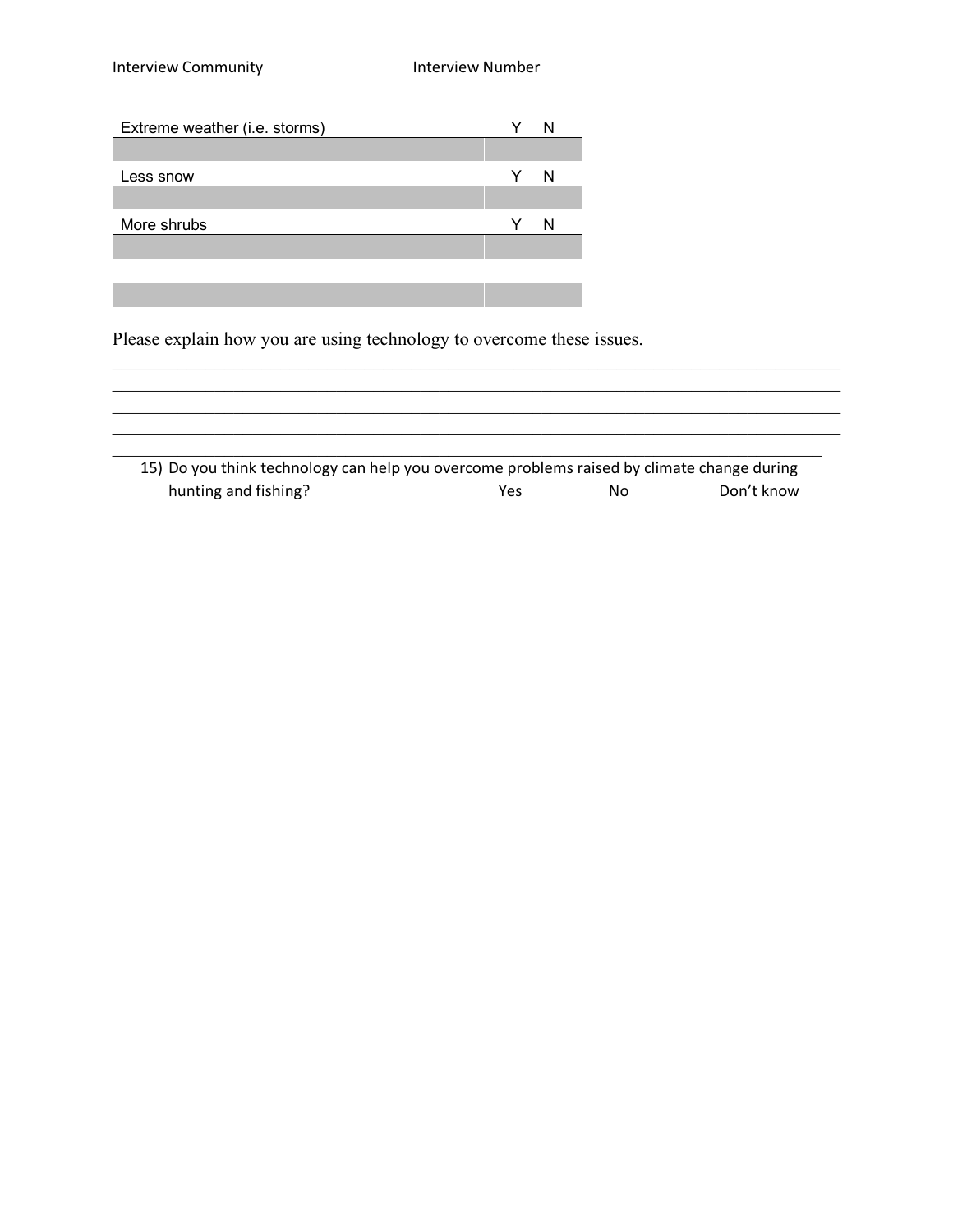# **ACCESS/DISTRIBUTION/ABUNDANCE/SAFETY**

16) I will go through a list of statements and please answer yes or no. Has technology ….

| <i>Issues</i>                                                                                                                                 | circle |   |
|-----------------------------------------------------------------------------------------------------------------------------------------------|--------|---|
| Allowed you to harvest animals, fish, or marine mammals even though the numbers<br>were scarce                                                | Y.     | N |
|                                                                                                                                               |        |   |
| Allowed you to harvest animals, fish, or marine mammals even when their timing<br>was off (Ex. Salmon to late, waterfowl show up early, etc.) | Y      | N |
|                                                                                                                                               |        |   |
| Allowed you to harvest animals, fish, or marine mammals when they were in new<br>places                                                       | Y      | N |
|                                                                                                                                               |        |   |
| Allowed you to do multi-purpose trips so you go after multiple subsistence<br>resources at one time                                           | Y      | N |
|                                                                                                                                               |        |   |
| Allowed you to access areas where the water was previously too shallow                                                                        | Y      | N |
|                                                                                                                                               |        |   |
| Allowed you to harvest animals, fish, or marine mammals that before were too far<br>from the community                                        | Y      | N |
|                                                                                                                                               |        |   |
| Allowed you to communicate more with your hunting/fishing partner(s)                                                                          | Y      | N |
| Helped you overcome management restrictions such as short harvest season, bulls                                                               |        |   |
| only                                                                                                                                          | Υ      | N |
| Helped you locate animals or fish more easily BEFORE you head out on the                                                                      |        |   |
| land/water                                                                                                                                    | Υ      | N |
| Helped you locate animals or fish more easily AFTER you head out on the                                                                       |        |   |
| land/water                                                                                                                                    | Y      | N |
|                                                                                                                                               |        |   |
| Allowed you to travel over terrain or water that before was not navigable                                                                     | Y      | N |
| Created crowding issues among hunters/fisherman (i.e. increased competition)                                                                  | Υ      | N |
|                                                                                                                                               |        |   |
| Others?                                                                                                                                       |        |   |
|                                                                                                                                               |        |   |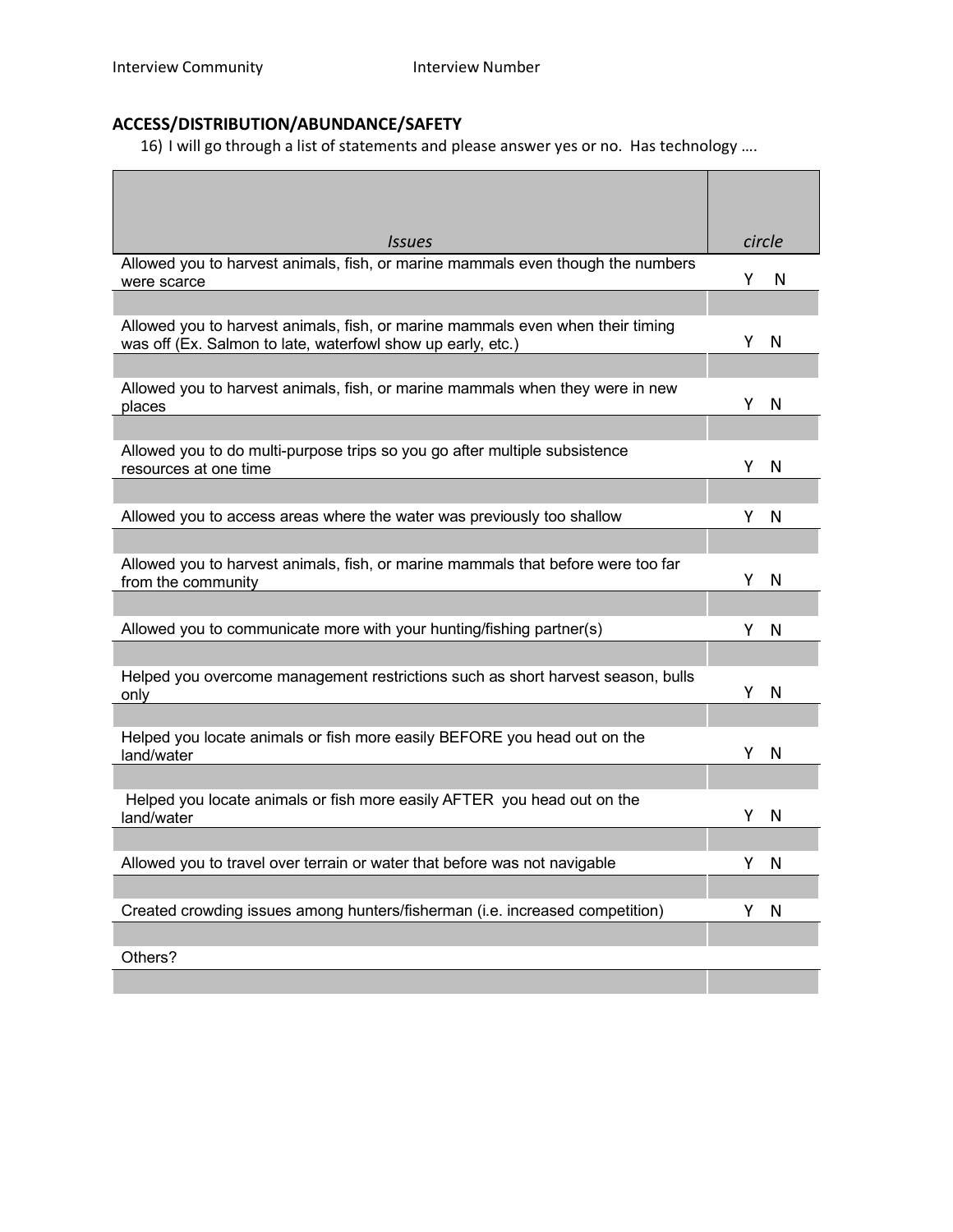$\mathcal{L}_\text{max}$ 

## SUBSISTENCE and CULTURE

17) I will go through another list of statements and please answer yes or no. Has technology ....

| <b>SUBSISTENCE CULTURE</b>                                                   | $\mathbf{L}$ |        |
|------------------------------------------------------------------------------|--------------|--------|
|                                                                              |              |        |
|                                                                              |              |        |
| <b>Issue</b>                                                                 |              | circle |
| Allowed me to try new subsistence activities                                 | Y.           | N      |
|                                                                              |              |        |
| Allowed me to take more risks while out on the land/water                    | Y            | N      |
|                                                                              |              |        |
| Allowed me to to out more often                                              | Y            | N      |
|                                                                              |              |        |
| Allowed me to make more overnight trips                                      | Y            | N      |
|                                                                              |              |        |
| Allowed me to squeeze subsistence trips in between work or other commitments | Y            | N      |
| Allowed me to take children or youth out more often to do subsistence        | Y            | N      |
|                                                                              |              |        |
| Allowed me to hunt or fish more often by myself (i.e. alone)?                | Y            | N      |
|                                                                              |              |        |
| Allowed me to to be more successful in general                               | Y            | N      |
|                                                                              |              |        |
| Cause me to share costs more often with friends or relatives                 | Υ            | N      |
|                                                                              |              |        |
| Allowed me to share more subsistence foods                                   | Y            | N      |
|                                                                              |              |        |
| Decreased the chance I will be stranded                                      | Y            | N      |
| Increased my ability to make it back to the community safely                 |              |        |
|                                                                              | Y.           | N      |
| Rely less on what elders have taught me                                      | Y            | N      |
|                                                                              |              |        |

18) Has technology changed what you need to know from elders? For example, it may no longer be important to read stars. Yes No Explain

 $\_$  , and the contribution of the contribution of the contribution of the contribution of  $\mathcal{L}_\text{max}$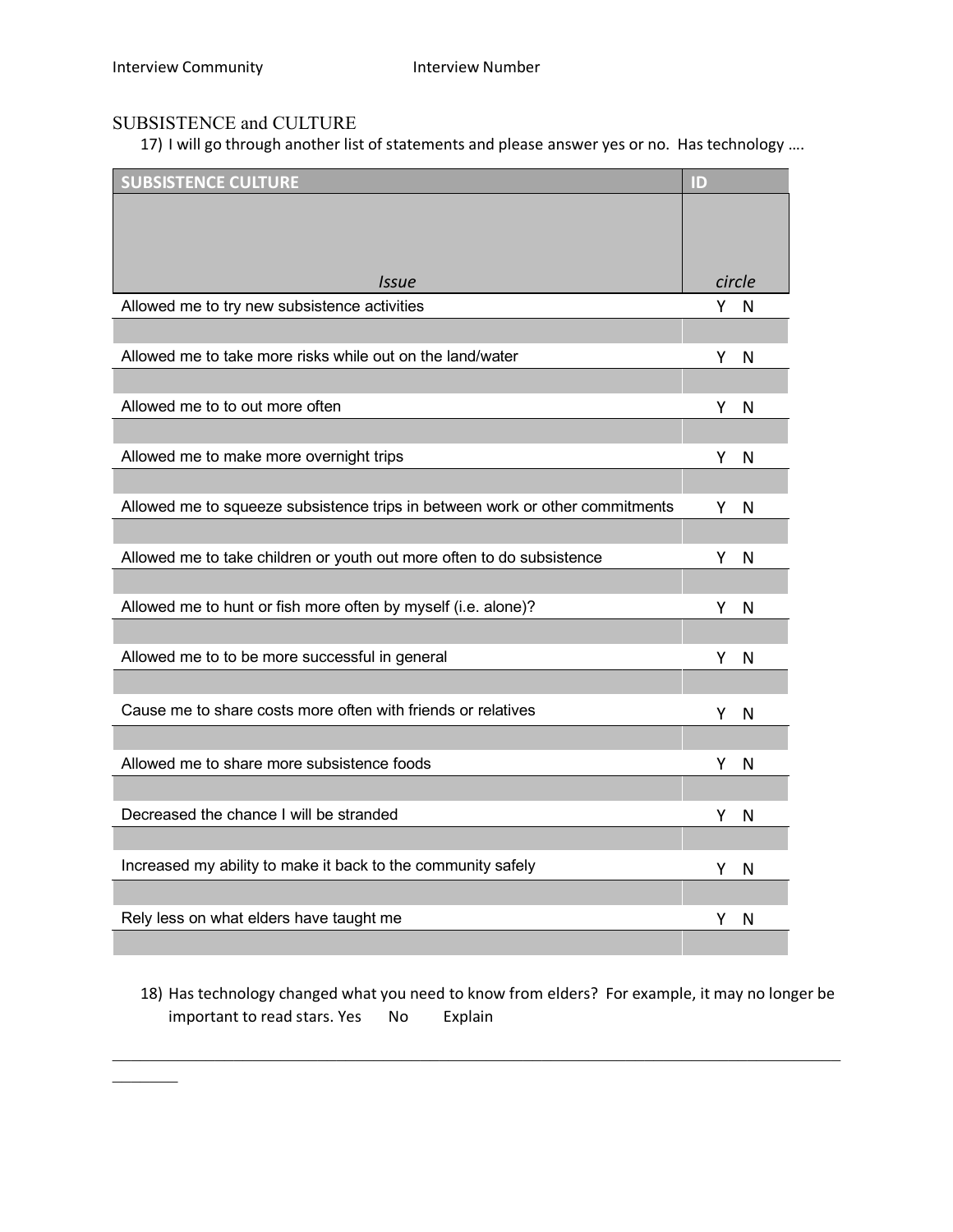19) What are the things that are still important to know

20) Has technology changed how you learn how to fish or hunt?

<u> 1989 - Jan James James Barnett, martin amerikan basar dan berasal dalam basa dalam basa dalam basa dalam basa</u>

Are there any other comments you would like to make on technology before we close?

,我们也不能在这里的人,我们也不能在这里的人,我们也不能在这里的人,我们也不能在这里的人,我们也不能在这里的人,我们也不能在这里的人,我们也不能在这里的人,我们也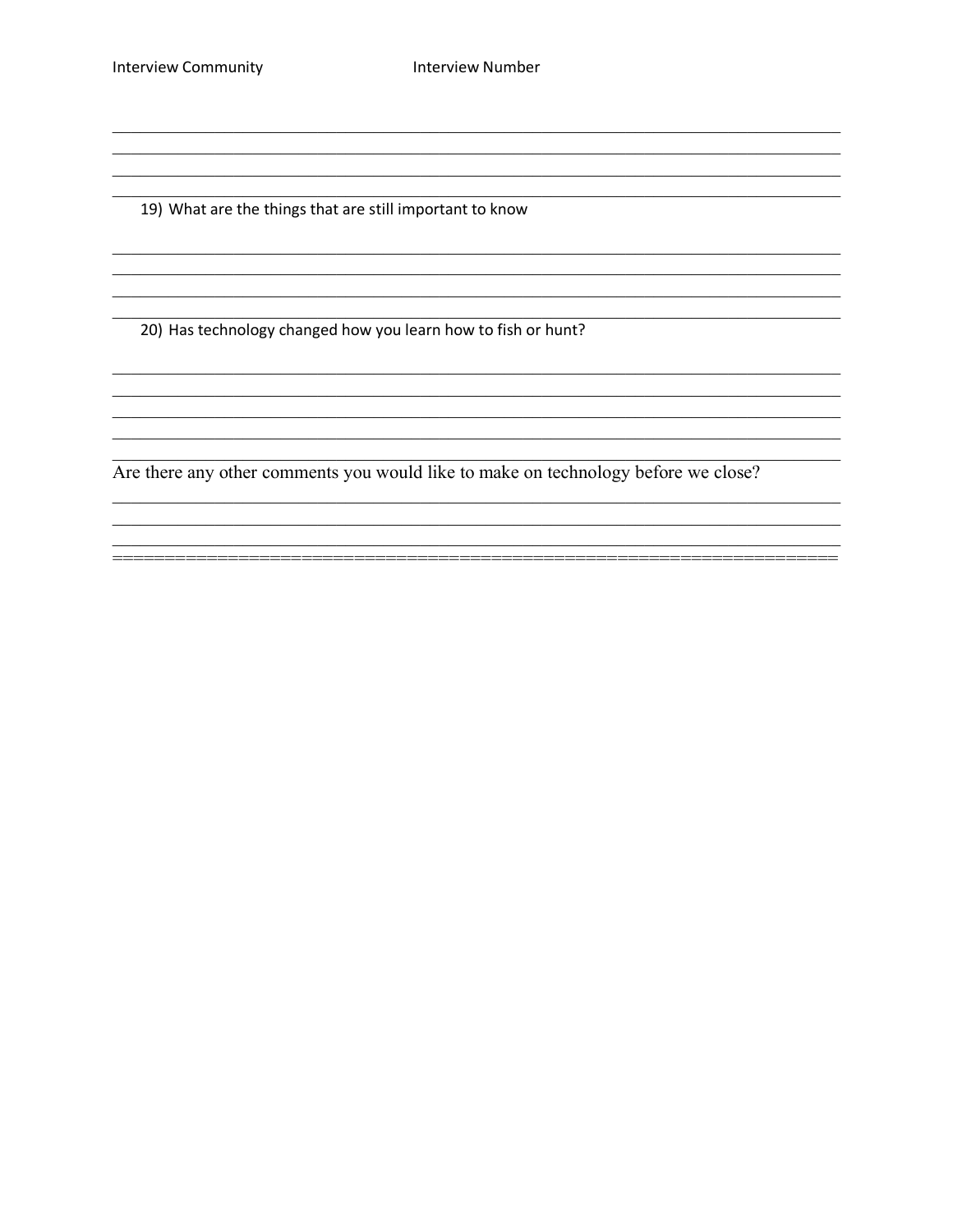#### IF THERE IS TIME:

21) Is there any specific changes in the climate or environment, like low snow, lack of river ice, lower river levels that technology has really helped you overcome?

| 22) During subsistence do you think technology engages people more with each other? How about |
|-----------------------------------------------------------------------------------------------|
| the land? How about local knowledge?                                                          |

23) What are the 3 most important issues for the community right now?

| 24) Is technology being used to address these issues?<br>Yes.<br>N٥ |  |
|---------------------------------------------------------------------|--|
|---------------------------------------------------------------------|--|

Please explain why or why not?

25) Overall has technology positively or negatively influenced the community? How?

Circle Positive Negative

26) Are there any technologies your community needs to help meet future challenges? Please list the challenges and how technology can help.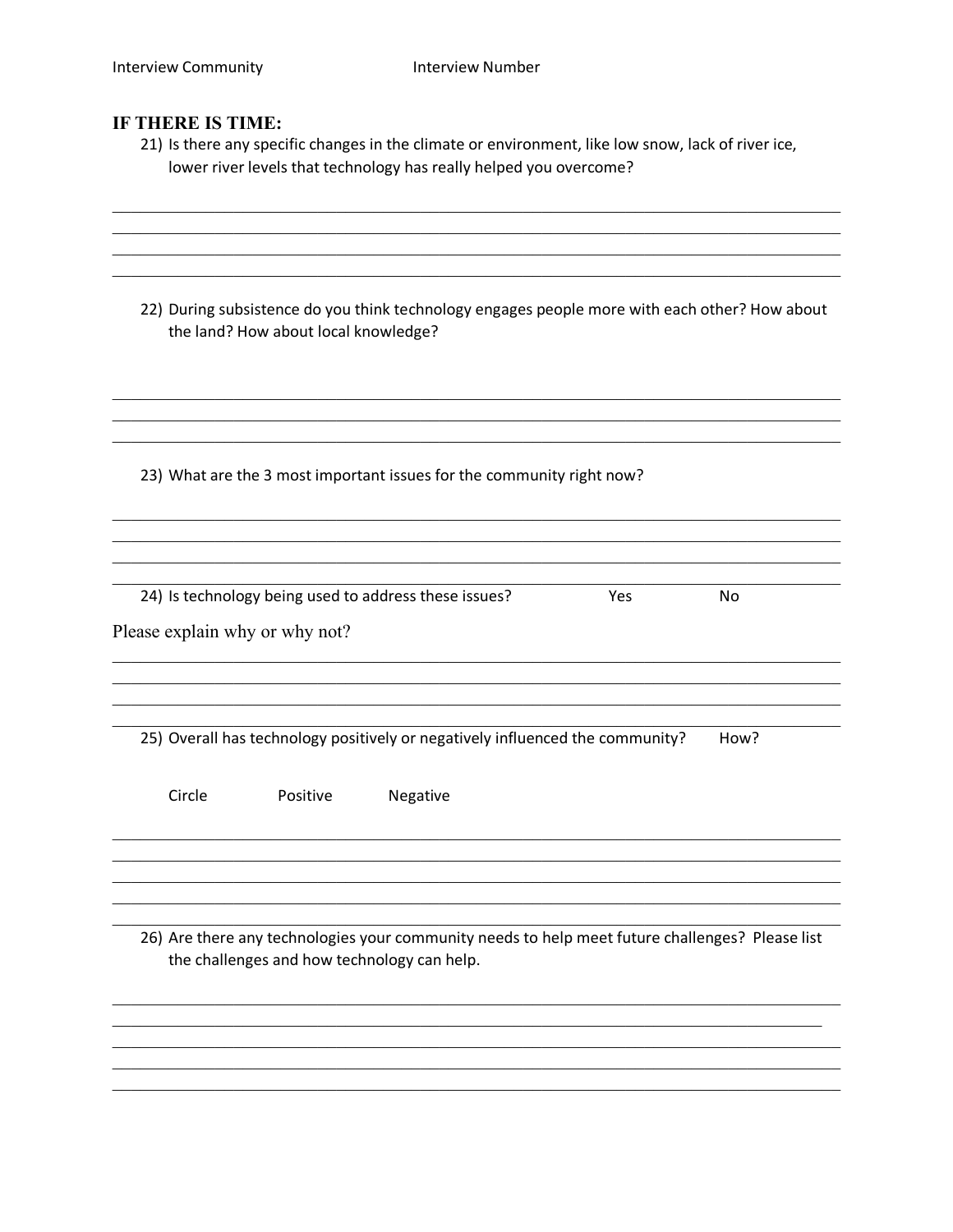## **HOUSEHOLD (HH) MEMBERS HE ID** First, I would like to ask about the people in your HH. By this, I mean the people who sleep at your house and are permanent members of your family. This includes college or high school students who return home every summer. I am NOT interested in people who lived with you temporarily, even if they stayed several months. I will not ask questions about them in the rest of the survey.

EMPLOYMENT

During 2015, WHO lived in this HH?

Interview Community Interview Number

|                               |                                               |                                                     |                            |                   |      |                                              |                                                    | <b>EIMILLO LIMETAT</b><br>2016                                    |
|-------------------------------|-----------------------------------------------|-----------------------------------------------------|----------------------------|-------------------|------|----------------------------------------------|----------------------------------------------------|-------------------------------------------------------------------|
|                               | Is this<br>person<br>taking<br>the<br>survey? | How is<br>he/she<br>related to<br><b>HEAD</b><br>1? | Male or<br>Female?         | Alaska<br>Native? | Age? | Last<br>grade<br>complete<br>d in<br>school? | How long<br>have you<br>lived in the<br>community? | Did this person work at<br>any time? (Full/<br>Part/Temp Retired) |
| ID#                           | circle                                        | relation                                            | circle                     | circle            | age  | grade                                        | years                                              | Write answer                                                      |
| <b>HEA</b><br>${\bf D}$       | ${\bf N}$<br>Y                                |                                                     | $\mathbf M$<br>$\mathbf F$ | Y N               |      |                                              |                                                    |                                                                   |
| 01<br><b>HEA</b><br>${\bf D}$ |                                               |                                                     |                            |                   |      |                                              |                                                    |                                                                   |
| 02                            |                                               |                                                     |                            |                   |      |                                              |                                                    |                                                                   |
|                               |                                               |                                                     |                            |                   |      |                                              |                                                    |                                                                   |
| 03                            |                                               |                                                     |                            |                   |      |                                              |                                                    |                                                                   |
|                               |                                               |                                                     |                            |                   |      |                                              |                                                    |                                                                   |
| 04                            |                                               |                                                     |                            |                   |      |                                              |                                                    |                                                                   |
| 05                            |                                               |                                                     |                            |                   |      |                                              |                                                    |                                                                   |
|                               |                                               |                                                     |                            |                   |      |                                              |                                                    |                                                                   |
| 06                            |                                               |                                                     |                            |                   |      |                                              |                                                    |                                                                   |
|                               |                                               |                                                     |                            |                   |      |                                              |                                                    |                                                                   |
| $07\,$                        |                                               |                                                     |                            |                   |      |                                              |                                                    |                                                                   |
|                               |                                               |                                                     |                            |                   |      |                                              |                                                    |                                                                   |
| 08                            |                                               |                                                     |                            |                   |      |                                              |                                                    |                                                                   |
|                               |                                               |                                                     |                            |                   |      |                                              |                                                    |                                                                   |
| 09                            |                                               |                                                     |                            |                   |      |                                              |                                                    |                                                                   |
|                               |                                               |                                                     |                            |                   |      |                                              |                                                    |                                                                   |
| 10                            |                                               |                                                     |                            |                   |      |                                              |                                                    |                                                                   |
|                               |                                               |                                                     |                            |                   |      |                                              |                                                    |                                                                   |
| 11                            |                                               |                                                     |                            |                   |      |                                              |                                                    |                                                                   |